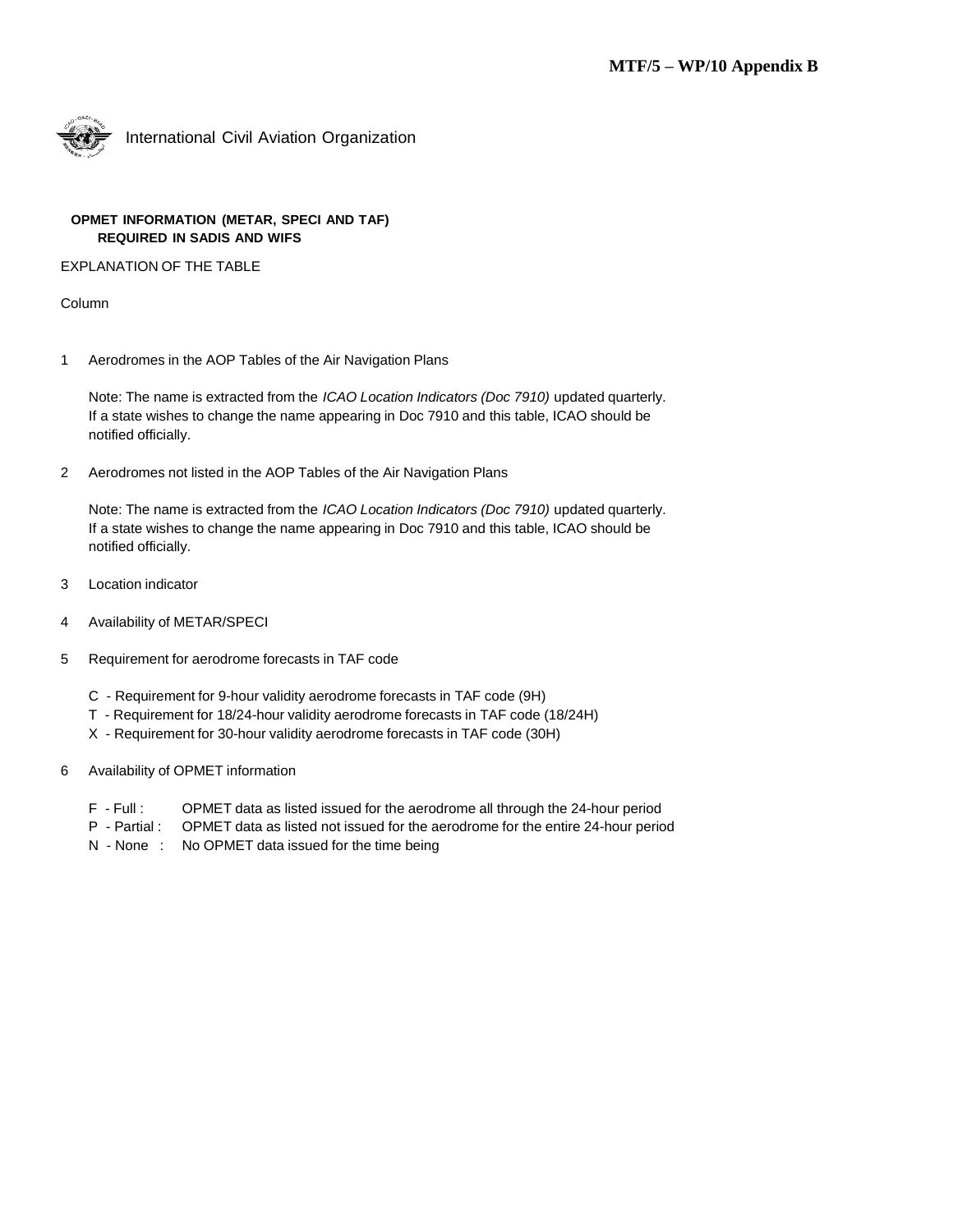

**MET 2A - AFI**

| Aerodrome where service is to be provided                                                |                                                                                                                                                                                                       |                                                                                                                      |                                      | OPMET to<br>be provided                                                                                     |                                                                                                                                  |  |
|------------------------------------------------------------------------------------------|-------------------------------------------------------------------------------------------------------------------------------------------------------------------------------------------------------|----------------------------------------------------------------------------------------------------------------------|--------------------------------------|-------------------------------------------------------------------------------------------------------------|----------------------------------------------------------------------------------------------------------------------------------|--|
| <b>Listed in AOP Tables</b>                                                              | <b>Not Listed in AOP Tables</b>                                                                                                                                                                       | <b>ICAO</b><br>Location                                                                                              | <b>SA/SP</b>                         | TAF                                                                                                         | Availability                                                                                                                     |  |
| 1                                                                                        | $\mathbf{2}$                                                                                                                                                                                          | 3                                                                                                                    | 4                                    | 5                                                                                                           | 6                                                                                                                                |  |
| Algeria<br>ADRAR/TOUAT-CHEIKH SIDI MOHAMED<br><b>BELKEBIR</b><br>ALGER/HOUARI BOUMEDIENE |                                                                                                                                                                                                       | <b>DAUA</b><br><b>DAAG</b>                                                                                           | Y<br>Y                               | Т                                                                                                           | F<br>F                                                                                                                           |  |
| ANNABA/RABAH BITAT                                                                       | BATNA/MOSTAPHA BEN BOULAID<br><b>BECHAR/BOUDGHENE BEN ALI LOTFI</b><br><b>BEJAIA/SOUMMAM-ABANE RAMDANE</b><br><b>BISKRA/MOHAMED KHIDER</b><br><b>BORDJ MOKHTAR</b><br><b>BOUSAADA</b><br><b>CHLEF</b> | <b>DABB</b><br><b>DABT</b><br><b>DAOR</b><br><b>DAAE</b><br><b>DAUB</b><br><b>DATM</b><br><b>DAAD</b><br><b>DAOI</b> | Υ<br>Υ<br>Υ<br>Υ<br>Υ<br>Υ<br>Υ<br>Y | $\top$<br>$\mathsf C$<br>$\mathsf C$<br>$\mathsf C$<br>$\mathsf C$<br>$\mathsf C$<br>$\mathsf{C}$<br>$\top$ | $\mathsf F$<br>$\mathsf F$<br>$\mathsf F$<br>$\mathsf F$<br>$\overline{\mathsf{F}}$<br>$\mathsf F$<br>$\mathsf F$<br>$\mathsf F$ |  |
| CONSTANTINE/MOHAMED BOUDIAF                                                              | <b>DJANET/TISKA</b><br>EL BAYADH<br>EL GOLEA<br>EL OUED/GUEMAR                                                                                                                                        | <b>DABC</b><br><b>DAAJ</b><br><b>DAOY</b><br><b>DAUE</b><br><b>DAUO</b>                                              | Y<br>Y<br>Y<br>Y<br>Y                | $\top$<br>$\mathsf C$<br>$\sf T$<br>$\mathsf C$<br>$\mathsf C$                                              | $\mathsf F$<br>F<br>$\mathsf F$<br>F<br>$\mathsf F$                                                                              |  |
| GHARDAIA/NOUMERAT-MOUFDI ZAKARIA<br>HASSI MESSAOUD/OUED IRARA-KRIM<br><b>BELKACEM</b>    | <b>GHRISS</b>                                                                                                                                                                                         | <b>DAUG</b><br><b>DAOV</b><br><b>DAUH</b>                                                                            | Y<br>Υ<br>Υ                          | $\top$<br>$\mathsf C$<br>T                                                                                  | $\mathsf F$<br>F<br>$\mathsf F$                                                                                                  |  |
| <b>IN SALAH</b><br>ORAN/AHMED BENBELLA                                                   | <b>HASSI R'MEL/TILREMPT</b><br>ILLIZI/TAKHAMALT<br>JIJEL/FERHAT ABBAS<br>LAGHOUAT/MOULAY AHMED MEDEGHRI<br><b>MECHERIA</b>                                                                            | <b>DAFH</b><br><b>DAAP</b><br><b>DAUI</b><br><b>DAAV</b><br><b>DAUL</b><br><b>DAAY</b><br><b>DAOO</b>                | Y<br>Y<br>Y<br>Y<br>Y<br>Y<br>Y      | С<br>$\mathsf C$<br>T<br>$\mathbf C$<br>$\mathsf C$<br>$\mathsf C$<br>T                                     | F<br>$\mathsf F$<br>F<br>F<br>F<br>F<br>F                                                                                        |  |
| TAMANRASSET/AGUENAR-HADJ BEY                                                             | ORAN/TAFARAOUI<br><b>OUARGLA/AIN BEIDA</b><br>SETIF/8 MAI 45                                                                                                                                          | <b>DAOL</b><br><b>DAUU</b><br><b>DAAS</b><br>DAAT                                                                    | Y<br>Y<br>Y<br>Y                     | C<br>$\mathbf C$<br>T.                                                                                      | F<br>F<br>F<br>F                                                                                                                 |  |
| <b>AKHAMOK</b><br>TEBESSA/CHEIKH LARBI TEBESSI                                           | TIARET ABDELHAFID BOUSSOUF BOU CHEKIF<br><b>TIMIMOUN</b><br><b>TINDOUF</b>                                                                                                                            | <b>DABS</b><br><b>DAOB</b><br><b>DAUT</b><br><b>DAOF</b>                                                             | Y<br>Y<br>Y<br>Y                     | T.<br>$\mathsf{C}$<br>$\mathsf{C}$<br>$\mathsf{C}$                                                          | F<br>$\mathsf F$<br>$\mathsf F$<br>$\mathsf F$                                                                                   |  |
| TLEMCEN/ZENATA-MESSALI EL HADJ<br>ZARZAITINE/IN AMENAS                                   | TOUGGOURT/SIDI MAHDI                                                                                                                                                                                  | <b>DAON</b><br><b>DAUK</b><br><b>DAUZ</b>                                                                            | Y<br>Y<br>Y                          | T.<br>$\mathsf C$<br>$\mathsf{T}$                                                                           | $\mathsf F$<br>$\mathsf F$<br>F                                                                                                  |  |
| Angola<br>HUAMBO/ALBANO MACHADO<br>LUANDA/4 DE FEVEREIRO                                 |                                                                                                                                                                                                       | <b>FNHU</b><br><b>FNLU</b>                                                                                           | Y<br>Y                               | X                                                                                                           | F<br>F                                                                                                                           |  |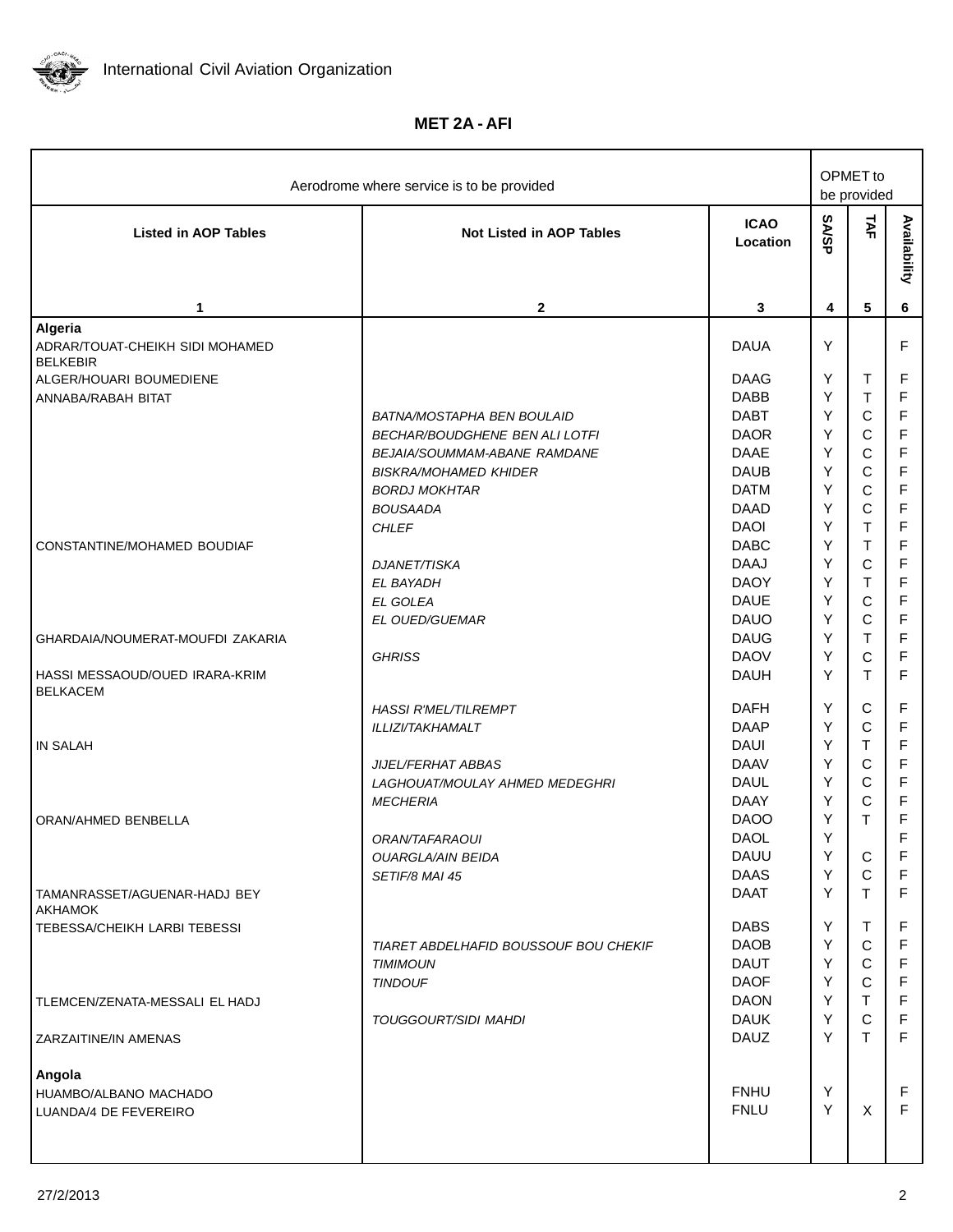

**MET 2A - AFI**

| Aerodrome where service is to be provided                                                                                         |                                    |                                                                         |                       | OPMET to<br>be provided                        |                                                          |
|-----------------------------------------------------------------------------------------------------------------------------------|------------------------------------|-------------------------------------------------------------------------|-----------------------|------------------------------------------------|----------------------------------------------------------|
| <b>Listed in AOP Tables</b>                                                                                                       | <b>Not Listed in AOP Tables</b>    | <b>ICAO</b><br>Location                                                 | <b>SA/SP</b>          | TAF                                            | Availability                                             |
| 1                                                                                                                                 | $\mathbf{2}$                       | 3                                                                       | 4                     | $\sqrt{5}$                                     | 6                                                        |
| <b>Ascension I. (United</b><br>Kingdom)                                                                                           | <b>ASCENSION I.</b>                | <b>FHAW</b>                                                             | Υ                     | $\top$                                         | $\mathsf{P}$                                             |
| <b>Benin</b><br>CARDINAL BERNARDIN GANTIN DE<br>CADJEHOUN INTERNATIONAL                                                           |                                    | <b>DBBB</b>                                                             | Y                     | X                                              | $\mathsf F$                                              |
| <b>Botswana</b><br><b>FRANCISTOWN</b><br><b>GABORONE/SIR SERETSE KHAMA INT'L</b><br><b>KASANE</b><br><b>MAUN</b><br>SELIBE-PHIKWE |                                    | <b>FBFT</b><br><b>FBSK</b><br><b>FBKE</b><br><b>FBMN</b><br><b>FBSP</b> | Y<br>Y<br>Y<br>Υ<br>Y | X                                              | F<br>$\mathsf F$<br>$\mathsf F$<br>$\mathsf F$<br>F      |
| <b>British Indian Ocean</b><br><b>Territory (United Kingdom)</b>                                                                  | DIEGO GARCIA (SEE/VOIR/VES "KJDG") | <b>FJDG</b>                                                             | Υ                     | $\sf T$                                        | $\mathsf F$                                              |
| <b>Burkina Faso BOBO</b><br><b>DIOULASSO</b><br>OUAGADOUGOU/AEROPORT                                                              |                                    | <b>DFOO</b><br><b>DFFD</b>                                              | Y<br>Υ                | $\top$<br>X                                    | F<br>F                                                   |
| <b>Burundi</b><br><b>BUJUMBURA</b>                                                                                                |                                    | <b>HBBA</b>                                                             | Y                     | T                                              | F                                                        |
| <b>Cameroon</b><br>DOUALA/AEROPORT<br><b>GAROUA</b><br>MAROUA/SALAK<br>N'GAOUNDERE<br>YAOUNDE/NSIMALEN                            |                                    | <b>FKKD</b><br><b>FKKR</b><br><b>FKKL</b><br><b>FKKN</b><br><b>FKYS</b> | Y<br>Υ<br>Y<br>Y<br>Y | X<br>$\mathsf{T}$                              | F<br>$\mathsf F$<br>۳<br>$\mathsf F$<br>$\mathsf F$      |
| <b>Canary Islands (Spain)</b><br><b>FUERTEVENTURA</b><br><b>GRAN CANARIA</b><br><b>HIERRO</b>                                     | LA GOMERA                          | <b>GCFV</b><br>GCLP<br><b>GCHI</b><br><b>GCGM</b>                       | Y<br>Y<br>Y<br>Y      | T<br>T                                         | F<br>$\mathsf F$<br>F<br>F                               |
| LA PALMA<br>LANZAROTE<br>TENERIFE NORTE<br>TENERIFE SUR/REINA SOFIA                                                               |                                    | <b>GCLA</b><br><b>GCRR</b><br>GCXO<br><b>GCTS</b>                       | Y<br>Y<br>Y<br>Y      | T<br>$\mathsf T$<br>$\mathsf T$<br>$\mathsf T$ | $\mathsf F$<br>$\mathsf F$<br>$\mathsf F$<br>$\mathsf F$ |
| <b>Cape Verde</b><br>AMILCAR CABRAL/SAL ISLAND                                                                                    |                                    | <b>GVAC</b>                                                             | Y                     | X                                              | $\mathsf F$                                              |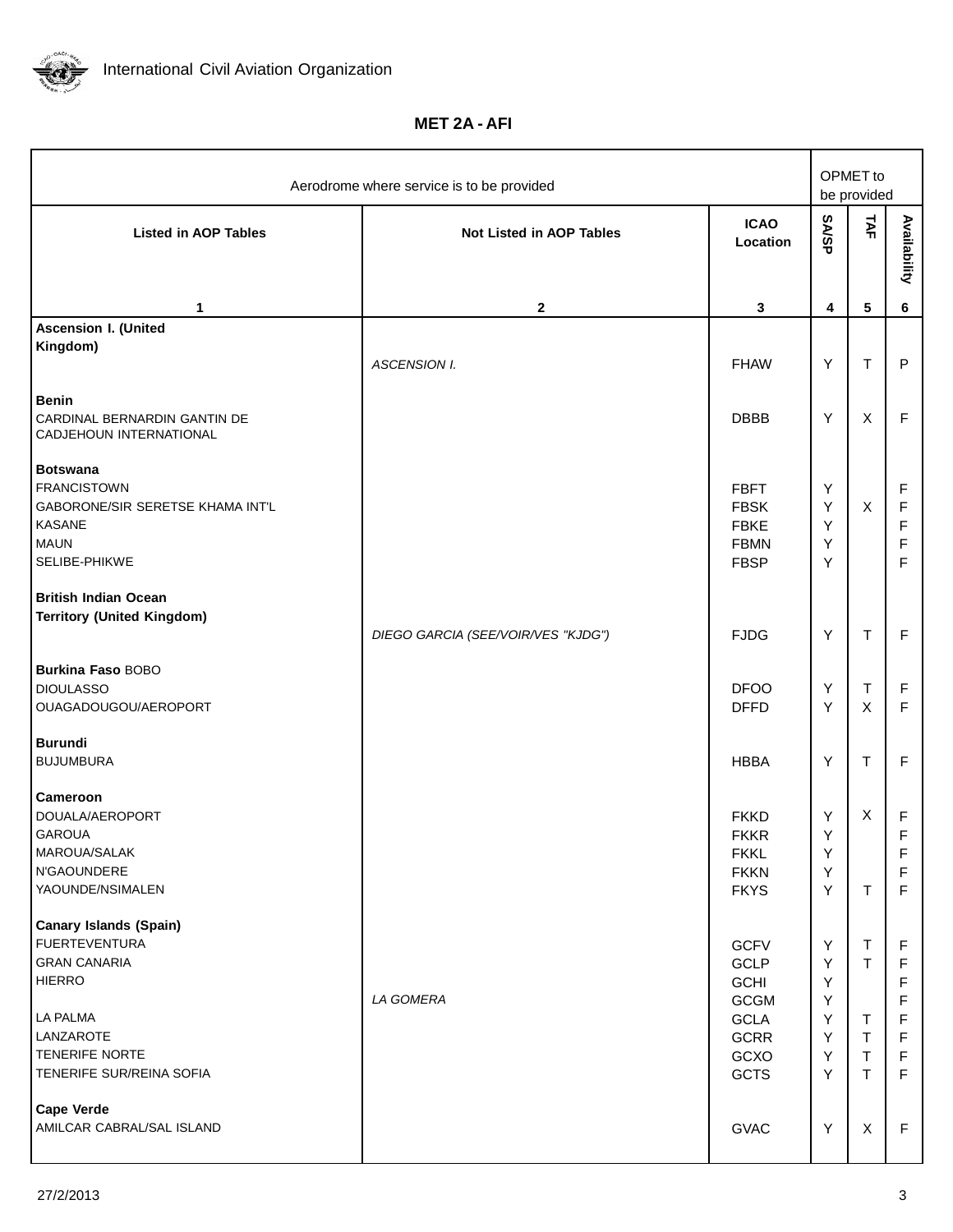

**MET 2A - AFI**

| Aerodrome where service is to be provided                                                                   |                                                                       |                                                                         |                       | OPMET to<br>be provided |                                                        |  |
|-------------------------------------------------------------------------------------------------------------|-----------------------------------------------------------------------|-------------------------------------------------------------------------|-----------------------|-------------------------|--------------------------------------------------------|--|
| <b>Listed in AOP Tables</b>                                                                                 | <b>Not Listed in AOP Tables</b>                                       | <b>ICAO</b><br>Location                                                 | <b>SA/SP</b>          | TAF                     | Availability                                           |  |
| 1                                                                                                           | $\mathbf{2}$                                                          | 3                                                                       | 4                     | $\sqrt{5}$              | 6                                                      |  |
| <b>PRAIA</b><br><b>Central African Republic</b>                                                             | RABIL/BOA VISTA ISLAND<br>SAO PEDRO/SAO VICENTE ISLAND                | <b>GVNP</b><br><b>GVBA</b><br><b>GVSV</b>                               | Y<br>Y<br>Y           | $\sf T$<br>$\top$       | $\mathsf F$<br>$\mathsf F$<br>$\mathsf F$              |  |
| <b>BANGUI/M'POKO</b><br><b>BERBERATI</b>                                                                    |                                                                       | <b>FEFF</b><br><b>FEFT</b>                                              | Υ<br>Y                | X                       | F<br>F                                                 |  |
| Chad<br>N'DJAMENA/AEROPORT                                                                                  | <b>ABECHE</b><br><b>FAYA LARGEAU</b><br><b>MOUNDOU</b><br><b>SARH</b> | <b>FTTC</b><br><b>FTTY</b><br><b>FTTD</b><br><b>FTTJ</b><br><b>FTTA</b> | Υ<br>Υ<br>Y<br>Υ<br>Υ | X                       | F<br>F<br>$\mathsf F$<br>$\mathsf F$<br>$\overline{F}$ |  |
| <b>Comoros ANJOUAN/OUANI</b><br>MORONI/PRINCE SAID IBRAHIM                                                  |                                                                       | <b>FMCV</b><br><b>FMCH</b>                                              | Υ<br>Y                | $\sf T$                 | F<br>$\mathsf F$                                       |  |
| Congo<br>BRAZZAVILLE/MAYA-MAYA<br>POINTE NOIRE                                                              |                                                                       | <b>FCBB</b><br><b>FCPP</b>                                              | Υ<br>Υ                | X<br>$\top$             | $\mathsf F$<br>F                                       |  |
| Côte d'Ivoire<br>ABIDJAN/FELIX HOUPHOUET BOIGNY<br><b>BOUAKE</b><br><b>Democratic Republic of</b>           | YAMOUSSOUKRO                                                          | <b>DIAP</b><br><b>DIBK</b><br><b>DIYO</b>                               | Y<br>Υ<br>Υ           | X<br>T                  | $\mathsf F$<br>$\mathsf F$<br>$\overline{\mathsf{F}}$  |  |
| the Congo<br><b>GOMA</b><br>KINSHASA/N'DJILI<br>KISANGANI-BANGOKA<br><b>LUBUMBASHI</b><br><b>MBUJI-MAYI</b> |                                                                       | <b>FZNA</b><br><b>FZAA</b><br><b>FZIC</b><br><b>FZQA</b>                | Y<br>Y<br>Y<br>Y      | X                       | P<br>F<br>P<br>F                                       |  |
| <b>Djibouti</b><br><b>AMBOULI</b>                                                                           |                                                                       | <b>FZWA</b>                                                             | Y<br>Y                | $\top$                  | P<br>F                                                 |  |
| <b>Egypt</b>                                                                                                |                                                                       | <b>HDAM</b>                                                             |                       |                         |                                                        |  |
| ALEXANDRIA / INTL<br>ALMAZA AFB / MILITARY<br><b>ASWAN / INTL</b>                                           | <b>ABU SIMBEL</b><br>AL ALAMAIN/INTL                                  | <b>HEBL</b><br><b>HEAL</b><br><b>HEAX</b><br>HEAZ<br><b>HESN</b>        | Y<br>Y<br>Y<br>Υ<br>Y | Τ<br>T<br>X<br>X<br>X   | F<br>F<br>$\mathsf F$<br>$\mathsf F$<br>$\mathsf F$    |  |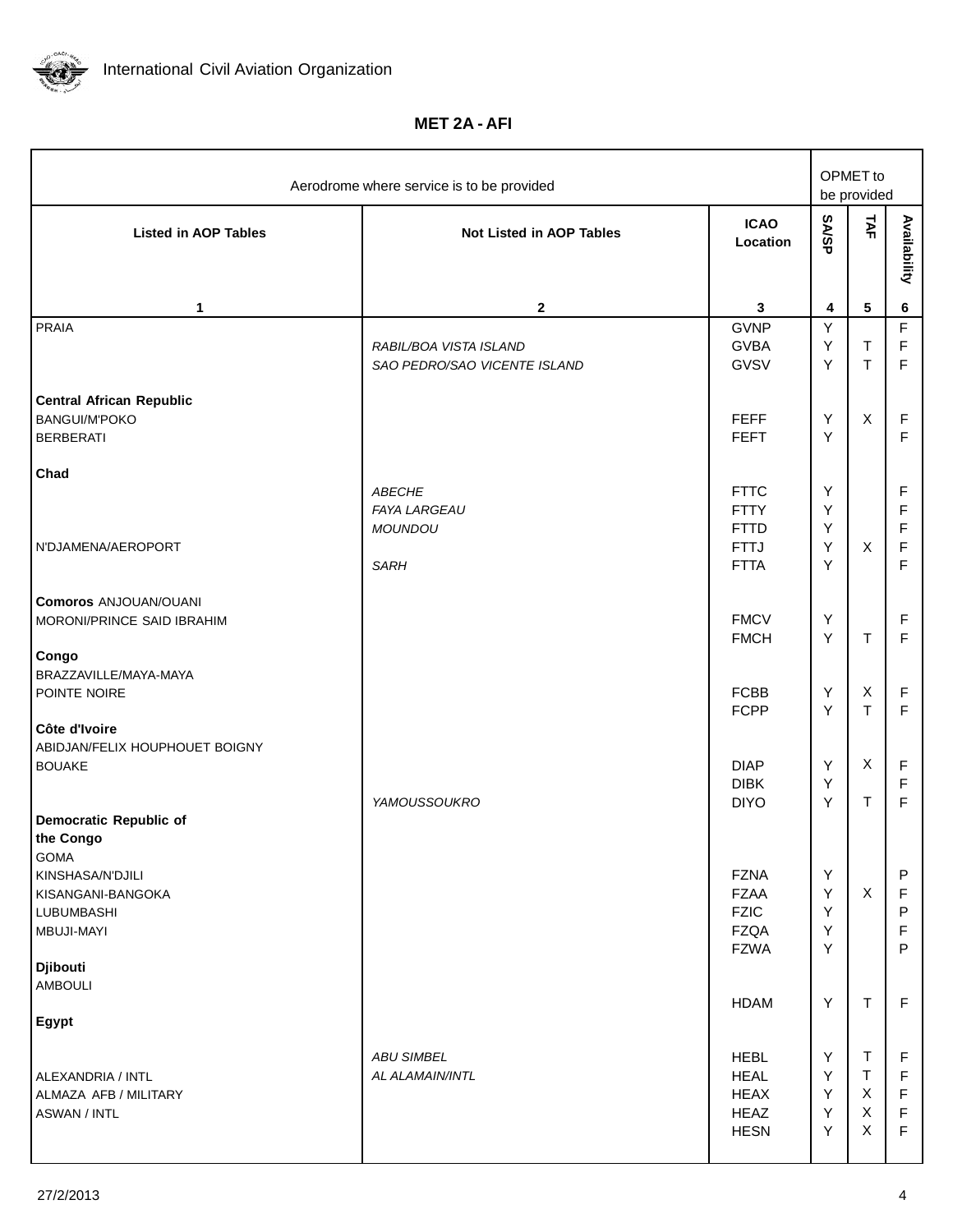

**MET 2A - AFI**

| Aerodrome where service is to be provided                           |                                               |                                                          |                  | OPMET to<br>be provided                                  |                                                          |  |
|---------------------------------------------------------------------|-----------------------------------------------|----------------------------------------------------------|------------------|----------------------------------------------------------|----------------------------------------------------------|--|
| <b>Listed in AOP Tables</b>                                         | <b>Not Listed in AOP Tables</b>               | <b>ICAO</b><br>Location                                  | <b>SASP</b>      | TAF                                                      | Availability                                             |  |
| 1                                                                   | $\mathbf{2}$                                  | 3                                                        | 4                | $\sqrt{5}$                                               | 6                                                        |  |
| <b>ASYUT / INTL</b>                                                 |                                               | <b>HEAT</b>                                              | Y                | $\pmb{\times}$                                           | $\mathsf F$                                              |  |
| CAIRO/INTL                                                          | <b>BORG EL ARAB / INTL</b><br>EL ARISH / INTL | <b>HEBA</b><br><b>HECA</b><br><b>HEAR</b>                | Y<br>Υ<br>Υ      | $\mathsf T$<br>$\mathsf X$<br>$\mathsf T$                | $\mathsf F$<br>$\mathsf F$<br>$\mathsf F$                |  |
| HURGHADA / INTL                                                     |                                               | <b>HEGN</b>                                              | Υ                | $\mathsf X$                                              | $\mathsf F$                                              |  |
| LUXOR / INTL                                                        |                                               | <b>HELX</b>                                              | Y                | $\mathsf X$                                              | $\mathsf F$                                              |  |
| <b>MARSA ALAM / INTL</b><br>SHARK EL OWEINAT / INTL                 | <b>MERSA MATRUH</b><br>PORT SAID/ INTL        | <b>HEMA</b><br><b>HEMM</b><br><b>HEPS</b><br><b>HEOW</b> | Y<br>Υ<br>Υ<br>Υ | $\mathsf X$<br>$\mathsf T$<br>$\mathsf T$<br>$\mathsf X$ | $\mathsf F$<br>$\mathsf F$<br>$\mathsf F$<br>$\mathsf F$ |  |
| <b>SHARM EL SHEIKH / INTL</b>                                       |                                               | <b>HESH</b>                                              | Υ                | $\mathsf{X}$                                             | $\mathsf F$                                              |  |
| ST.CATHERINE / INTL<br>TABA / INTL                                  |                                               | <b>HESC</b><br><b>HETB</b>                               | Υ<br>Υ           | $\mathsf{X}$<br>X                                        | $\mathsf F$<br>$\mathsf F$                               |  |
| <b>Equatorial Guinea</b>                                            | <b>BATA</b>                                   | <b>FGBT</b>                                              | Υ                |                                                          | F                                                        |  |
| <b>MALABO</b>                                                       |                                               | <b>FGSL</b>                                              | Υ                | X                                                        | $\mathsf F$                                              |  |
| Eritrea<br>ASMARA AIS/APP/COM/MET/TWR<br>ASSAB                      | MASSAWA                                       | <b>HHAS</b><br><b>HHSB</b><br><b>HHMS</b>                | Y<br>Y           | $\top$<br>$\top$                                         | $\mathsf F$<br>F<br>F                                    |  |
| Ethiopia<br>ADDIS ABABA/BOLE COM/MET/NOF<br>DIRE DAWA               |                                               | <b>HAAB</b><br><b>HADR</b>                               | Υ<br>Y           | $\pmb{\times}$                                           | $\mathsf F$<br>F                                         |  |
| Gabon<br>FRANCEVILLE/MVENGUE<br>LIBREVILLE/LEON M'BA<br>PORT-GENTIL |                                               | <b>FOON</b><br><b>FOOL</b><br><b>FOOG</b>                | Y<br>Y<br>Y      | X<br>T                                                   | F<br>F<br>F                                              |  |
| Gambia<br><b>BANJUL INTERNATIONAL</b>                               |                                               | <b>GBYD</b>                                              | Y                | $\pmb{\times}$                                           | $\mathsf F$                                              |  |
| Ghana<br>ACCRA/KOTOKA INTERNATIONAL<br><b>KUMASI</b>                | <b>TAKORADI</b>                               | <b>DGAA</b><br><b>DGSI</b><br><b>DGTK</b>                | Y<br>Y           | X<br>$\mathsf T$<br>$\mathsf{T}$                         | $\mathsf F$<br>F<br>F                                    |  |
| <b>TAMALE</b>                                                       |                                               | <b>DGLE</b>                                              | Y                |                                                          | F                                                        |  |
| Guinea<br>CONAKRY/GBESSIA<br>KANKAN/KANKAN<br>LABE/TATA             |                                               | <b>GUCY</b><br><b>GUXN</b><br><b>GULB</b>                | Y<br>Y<br>Y      | X                                                        | F<br>F<br>$\mathsf F$                                    |  |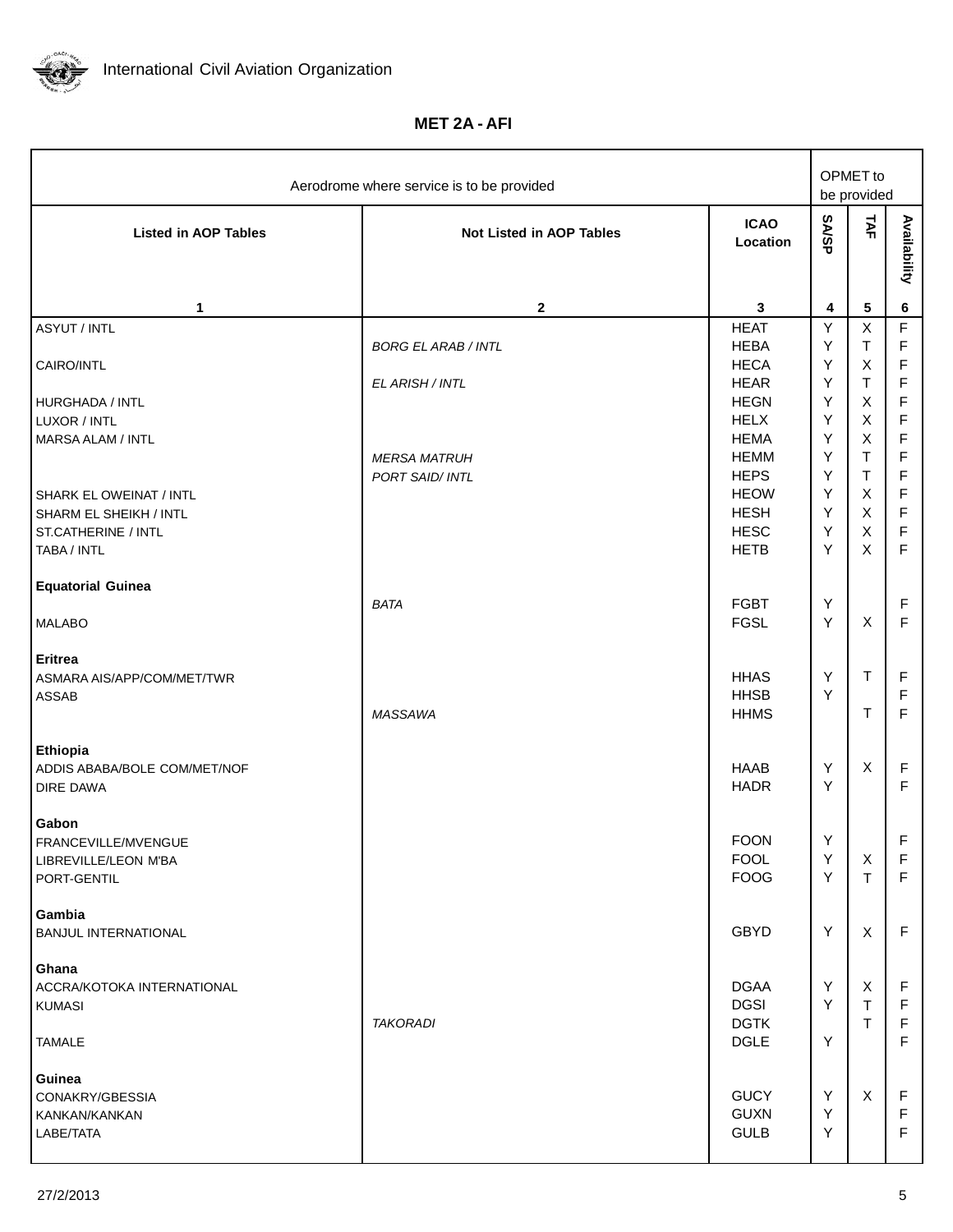

**MET 2A - AFI**

| Aerodrome where service is to be provided                                                                                                                                  |                                                  |                                                                                                                      |                                       | OPMET to<br>be provided                                     |                                                |  |
|----------------------------------------------------------------------------------------------------------------------------------------------------------------------------|--------------------------------------------------|----------------------------------------------------------------------------------------------------------------------|---------------------------------------|-------------------------------------------------------------|------------------------------------------------|--|
| <b>Listed in AOP Tables</b>                                                                                                                                                | <b>Not Listed in AOP Tables</b>                  | <b>ICAO</b><br>Location                                                                                              | <b>SASP</b>                           | TAF                                                         | Availability                                   |  |
| 1                                                                                                                                                                          | $\mathbf{2}$                                     | 3                                                                                                                    | 4                                     | $\sqrt{5}$                                                  | $\bf 6$                                        |  |
| N'ZEREKORE/KONIA                                                                                                                                                           |                                                  | <b>GUNZ</b>                                                                                                          | Y                                     |                                                             | F                                              |  |
| Guinea-Bissau<br>BISSAU/OSWALDO VIEIRA INTL                                                                                                                                |                                                  | GGOV                                                                                                                 | Υ                                     | $\top$                                                      | $\mathsf F$                                    |  |
| Kenya<br>ELDORET/INTL. AIRPORT<br><b>MOMBASA</b><br>NAIROBI/JOMO KENYATTA INTL.                                                                                            | <b>KISUMU</b>                                    | <b>HKEL</b><br><b>HKKI</b><br><b>HKMO</b><br><b>HKJK</b>                                                             | Υ<br>Υ<br>Y<br>Y                      | $\sf T$<br>T<br>$\sf T$<br>X                                | F<br>F<br>$\mathsf F$<br>F                     |  |
| TWR/APP/NOF/MET/CIVIL AIRLINES<br>Lesotho<br>MASERU MOSHOESHOE I                                                                                                           |                                                  | <b>FXMM</b>                                                                                                          | Υ                                     | $\mathsf T$                                                 | $\mathsf F$                                    |  |
| Liberia<br>MONROVIA/ROBERTS INTL                                                                                                                                           |                                                  | <b>GLRB</b>                                                                                                          | Y                                     | $\top$                                                      | $\mathsf F$                                    |  |
| Libya<br>BENGHAZI (BENINA INTL)<br>SEBHA (SEBHA INTL)                                                                                                                      | KUFRA (KUFRA INTL)                               | <b>HLLB</b><br><b>HLKF</b><br><b>HLLS</b>                                                                            | Υ<br>Y                                | $\sf T$<br>$\mathsf T$                                      | F<br>$\mathsf F$<br>F                          |  |
| <b>TRIPOLI (TRIPOLI INTL)</b>                                                                                                                                              | SIRTE (GHARDABIYA INTL)<br>TRIPOLI (MITIGA INTL) | <b>HLGD</b><br><b>HLLM</b><br><b>HLLT</b>                                                                            | Υ<br>Y                                | $\top$<br>$\sf T$<br>$\top$                                 | $\mathsf F$<br>$\mathsf F$<br>$\mathsf F$      |  |
| Madagascar<br>ANTANANARIVO/IVATO<br>ANTSIRANANA/ARRACHART<br><b>DZAOUDZI</b><br>MAHAJANGA/PH. TSIRANANA<br>NOSY-BE<br>SAINTE-MARIE<br><b>TOAMASINA</b><br><b>TOLAGNARO</b> |                                                  | <b>FMMI</b><br><b>FMNA</b><br><b>FMCZ</b><br><b>FMNM</b><br><b>FMNN</b><br><b>FMMS</b><br><b>FMMT</b><br><b>FMSD</b> | Y<br>Υ<br>Y.<br>Y<br>Y<br>Υ<br>Y<br>Y | $\pmb{\times}$<br>$\mathsf C$<br>$\mathsf T$<br>$\mathsf T$ | $\mathsf F$<br>F<br>F<br>F<br>F<br>F<br>F<br>F |  |
| Malawi BLANTYRE/CHILEKA<br>LILONGWE/KAMUZU INTERNATIONAL<br>Mali                                                                                                           |                                                  | <b>FWCL</b><br><b>FWKI</b>                                                                                           | Y<br>Y                                | X                                                           | F<br>$\mathsf F$                               |  |
| <b>BAMAKO/SENOU</b><br>GAO<br><b>KAYES</b><br>KIDAL                                                                                                                        |                                                  | <b>GABS</b><br><b>GAGO</b><br><b>GAKD</b><br><b>GAKL</b>                                                             | Y<br>Y<br>Y<br>Y                      | X<br>$\mathsf{T}$                                           | F<br>F<br>F<br>F                               |  |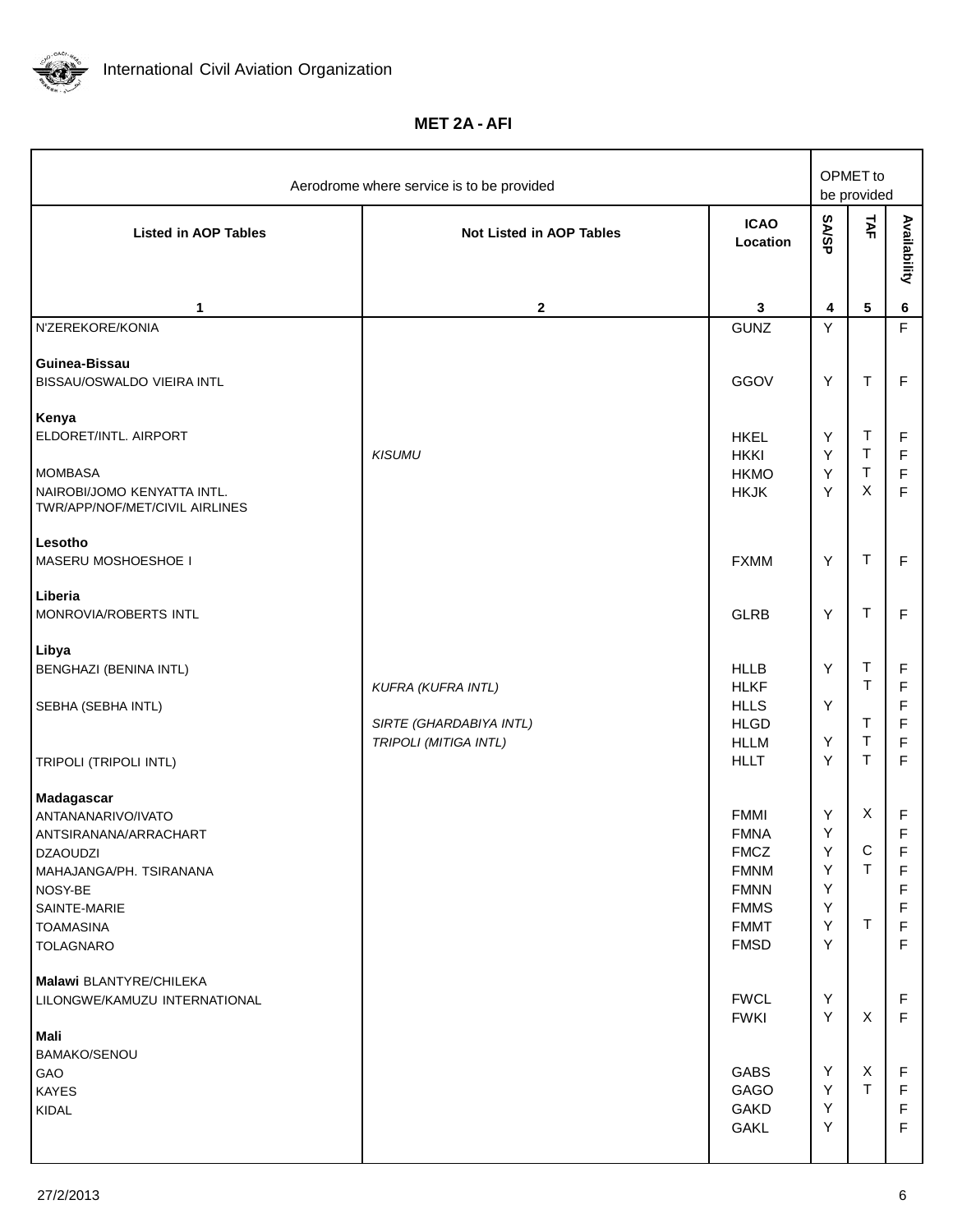

**MET 2A - AFI**

| Aerodrome where service is to be provided          |                                    |                            |        | OPMET to<br>be provided |              |
|----------------------------------------------------|------------------------------------|----------------------------|--------|-------------------------|--------------|
| <b>Listed in AOP Tables</b>                        | <b>Not Listed in AOP Tables</b>    | <b>ICAO</b><br>Location    | SASP   | TAF                     | Availability |
| 1                                                  | $\mathbf{2}$                       | 3                          | 4      | $\sqrt{5}$              | 6            |
| MOPTI/AMBODEDJO                                    |                                    | <b>GAMB</b>                | Υ      |                         | F            |
| <b>NIORO</b>                                       |                                    | <b>GANR</b>                | Υ      |                         | F            |
| <b>TOMBOUCTOU</b>                                  |                                    | <b>GATB</b>                | Y      |                         | F            |
| <b>Mauritania</b>                                  |                                    |                            |        |                         |              |
| <b>ATAR NEMA</b>                                   |                                    | <b>GQPA</b>                | Υ      |                         | F            |
| <b>NOUADHIBOU</b>                                  |                                    | <b>GQNI</b>                | Υ      |                         | F            |
| NOUAKCHOTT/AEROPORT                                |                                    | GQPP                       | Y      | $\mathsf T$             | F            |
| ZOUERATT/TAZADIT                                   |                                    | <b>GQNN</b>                | Y      | X                       | F            |
| <b>Mauritius</b>                                   |                                    | GQPZ                       | Y      |                         | F            |
| SIR SEEWOOSAGUR RAMGOOLAM<br>INTERNATIONAL AIRPORT | RODRIGUES/SIR GAETAN DUVAL AIRPORT | <b>FIMR</b><br><b>FIMP</b> | Υ<br>Y | $\sf T$<br>$\mathsf{X}$ | F<br>F       |
| <b>Morocco</b>                                     |                                    |                            |        |                         |              |
| AGADIR/AL MASSIRA                                  |                                    |                            |        |                         |              |
| AL HOCEIMA/CHERIF EL IDRISSI                       |                                    | <b>GMAD</b>                | Υ      | X                       | F            |
| CASABLANCA/MOHAMMED V                              |                                    | <b>GMTA</b>                | Υ      |                         | F            |
|                                                    |                                    | <b>GMMN</b>                | Υ      | X                       | F            |
| ERRACHIDIA/MOULAY ALI CHERIF                       | <b>DAKHLA</b>                      | <b>GMMH</b>                | Υ      |                         | F            |
| <b>FES/SAISS</b>                                   |                                    | <b>GMFK</b>                | Υ      | T                       | F            |
|                                                    |                                    | <b>GMFF</b>                | Υ      | X                       | F            |
| MARRAKECH/MENARA                                   | <b>LAAYOUNE/HASSAN 1</b>           | <b>GMML</b>                | Υ      | $\mathbf C$             | F            |
|                                                    |                                    | <b>GMMX</b>                | Y      | X                       | F            |
| OUARZAZATE                                         | NADOR/EL AROUI                     | <b>GMMW</b>                | Υ      |                         | F            |
| OUJDA/ANGADS                                       |                                    | <b>GMMZ</b>                | Y      | T                       | F            |
| RABAT/SALE                                         |                                    | <b>GMFO</b>                | Υ      | X                       | F            |
| <b>TANGER/IBN BATOUTA</b>                          |                                    | <b>GMME</b>                | Y      | X                       | F            |
| TAN-TAN/PLAGE BLANCHE                              |                                    | <b>GMTT</b>                | Υ      | X                       | F            |
| TETOUAN/SANIAT R'MEL                               |                                    | <b>GMAT</b><br><b>GMTN</b> | Y<br>Y |                         | F<br>F       |
| Mozambique                                         |                                    |                            |        |                         |              |
| <b>BEIRA</b>                                       |                                    | <b>FQBR</b>                | Υ      | $\mathsf T$             | F            |
|                                                    | <b>CHIMOIO</b>                     | <b>FQCH</b>                |        | T                       | F            |
|                                                    | <b>INHAMBANE</b>                   | <b>FQIN</b>                |        | т                       | F            |
| <b>MAPUTO</b>                                      | <b>LICHINGA</b>                    | <b>FQLC</b>                |        | т                       | F            |
|                                                    |                                    | <b>FQMA</b>                | Υ      | X                       | F            |
|                                                    | <b>NAMPULA</b>                     | <b>FQNP</b>                | Υ      | T                       | F            |
|                                                    | PEMBA                              | <b>FQPB</b>                |        | т                       | F            |
|                                                    | QUELIMANE                          | <b>FQQL</b>                | Υ      | $\mathsf{T}$            | F            |
|                                                    | <b>TETE CHINGODZI</b>              | <b>FQTT</b>                | Υ      | т                       | F            |
|                                                    | <b>VILANKULO</b>                   | <b>FQVL</b>                |        | $\mathsf{T}$            | $\mathsf F$  |
|                                                    |                                    |                            |        |                         |              |
|                                                    |                                    |                            |        |                         |              |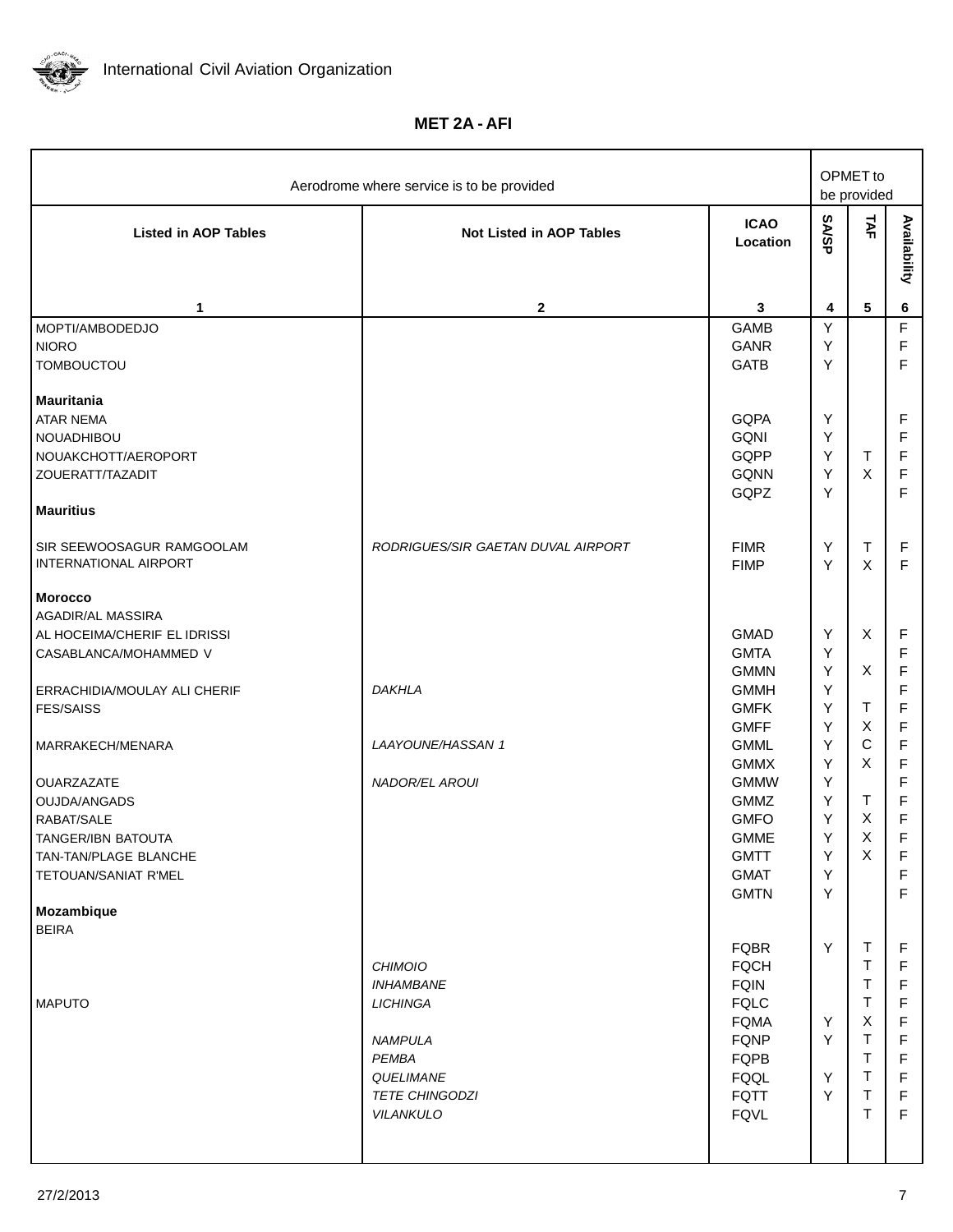

**MET 2A - AFI**

| Aerodrome where service is to be provided                                               |                                                                  |                                                                                                       |                                 | OPMET to<br>be provided                                            |                                                                         |  |
|-----------------------------------------------------------------------------------------|------------------------------------------------------------------|-------------------------------------------------------------------------------------------------------|---------------------------------|--------------------------------------------------------------------|-------------------------------------------------------------------------|--|
| <b>Listed in AOP Tables</b>                                                             | <b>Not Listed in AOP Tables</b>                                  | <b>ICAO</b><br>Location                                                                               | <b>SA/SP</b>                    | TAF                                                                | Availability                                                            |  |
| 1                                                                                       | $\mathbf{2}$                                                     | 3                                                                                                     | 4                               | ${\bf 5}$                                                          | 6                                                                       |  |
| <b>Namibia</b><br><b>HOSEA KUTAKO INTL AIRPORT</b><br>KEETMANSHOOP<br><b>WALVIS BAY</b> | <b>GROOTFONTEIN</b><br>ONDANGWA<br><b>WINDHOEK/EROS</b>          | <b>FYGF</b><br><b>FYWH</b><br><b>FYKT</b><br><b>FYOA</b><br><b>FYWB</b><br><b>FYWE</b>                | Υ<br>Υ<br>Υ                     | $\top$<br>X<br>$\mathbf C$<br>T                                    | F<br>F<br>F<br>F<br>$\mathsf F$<br>F                                    |  |
| Niger<br><b>AGADES SUD</b><br><b>NIAMEY</b><br><b>ZINDER</b>                            | <b>MARADI</b><br><b>TAHOUA</b>                                   | <b>DRZA</b><br><b>DRRM</b><br><b>DRRN</b><br><b>DRRT</b><br><b>DRZR</b>                               | Υ<br>Υ<br>Υ<br>Υ<br>Y           | $\top$<br>X<br>$\mathsf{T}$                                        | F<br>F<br>F<br>F<br>F                                                   |  |
| Nigeria<br>ABUJA/NNAMDI AZIKIWE<br>CALABAR/MARGARET EKPO                                | <b>AKURE</b><br><b>BENIN</b><br>ENUGU/AKANU IBIAM<br>GOMBE       | <b>DNAA</b><br><b>DNAK</b><br><b>DNBE</b><br><b>DNCA</b><br><b>DNEN</b><br><b>DNGO</b><br><b>DNIB</b> | Υ<br>Υ<br>Υ<br>Υ<br>Υ<br>Y      | X<br>T<br>Τ<br>Τ<br>Τ<br>T                                         | F<br>F<br>F<br>F<br>F<br>F<br>F                                         |  |
| <b>ILORIN</b>                                                                           | <b>IBADAN (NEW)</b><br><b>IMO/SAM MBAKWE</b><br>JOS/YAKUBU GOWON | <b>DNIL</b><br><b>DNIM</b><br><b>DNJO</b>                                                             | Υ<br>Υ<br>Υ                     | T<br>T<br>T<br>T                                                   | F<br>F<br>$\mathsf F$                                                   |  |
| KADUNA (NEW)<br>KANO/MALLAM AMINU KANO<br>LAGOS/MURTALA MUHAMMED                        | <b>KATSINA</b>                                                   | <b>DNKA</b><br><b>DNKN</b><br><b>DNKT</b><br><b>DNMM</b>                                              | Υ<br>Υ<br>Y<br>Υ                | T<br>X<br>$\top$<br>X                                              | $\mathsf F$<br>$\mathsf F$<br>$\overline{F}$<br>F                       |  |
| <b>MAIDUGURI</b><br>PORT HARCOURT<br>SOKOTO/SADDIQ ABUBAKAR III                         | <b>MINNA</b><br><b>OSUBI</b><br>YOLA<br><b>ZARIA</b>             | <b>DNMA</b><br><b>DNMN</b><br><b>DNSU</b><br><b>DNPO</b><br><b>DNSO</b><br><b>DNYO</b><br><b>DNZA</b> | Y<br>Y<br>Y<br>Y<br>Υ<br>Υ<br>Y | $\mathsf T$<br>$\mathsf T$<br>$\mathsf T$<br>X<br>$\mathsf T$<br>T | F<br>$\mathsf F$<br>$\mathsf F$<br>F<br>$\mathsf F$<br>$\mathsf F$<br>F |  |
| Réunion (France)<br>LA REUNION-ROLAND GARROS                                            | <b>SAINT PIERRE PIERREFONDS</b>                                  | <b>FMEE</b><br><b>FMEP</b>                                                                            | Y<br>Y                          | X<br>$\mathsf{C}$                                                  | $\mathsf F$<br>$\mathsf F$                                              |  |
| Rwanda<br>KIGALI INTERNATIONAL AIRPORT                                                  | <b>KAMEMBE INTL AIRPORT</b>                                      | <b>HRZA</b><br><b>HRYR</b>                                                                            | Υ<br>Υ                          | $\top$<br>$\top$                                                   | F<br>$\mathsf F$                                                        |  |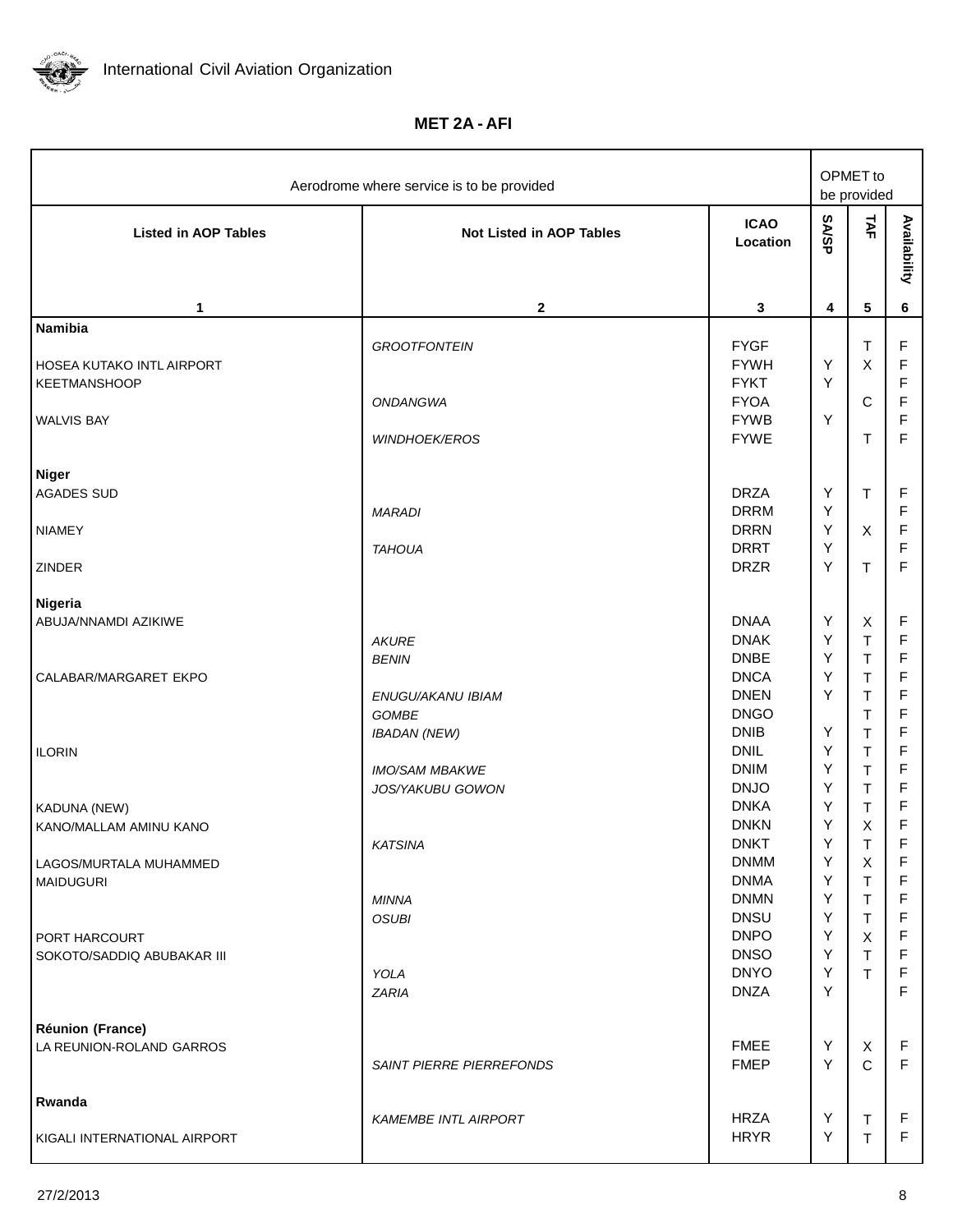

**MET 2A - AFI**

| Aerodrome where service is to be provided                                                                    |                                                                                                                                                                                                                   |                                                                                                                      |                                 | OPMET to<br>be provided                                                     |                                                |
|--------------------------------------------------------------------------------------------------------------|-------------------------------------------------------------------------------------------------------------------------------------------------------------------------------------------------------------------|----------------------------------------------------------------------------------------------------------------------|---------------------------------|-----------------------------------------------------------------------------|------------------------------------------------|
| <b>Listed in AOP Tables</b>                                                                                  | <b>Not Listed in AOP Tables</b>                                                                                                                                                                                   | <b>ICAO</b><br>Location                                                                                              | <b>SA/SP</b>                    | TAF                                                                         | Availability                                   |
| 1                                                                                                            | $\mathbf{2}$                                                                                                                                                                                                      | 3                                                                                                                    | 4                               | 5                                                                           | 6                                              |
| Sao Tome and Principe<br>SAO TOME/INTERNATIONAL, SAO TOME<br><b>ISLAND</b>                                   |                                                                                                                                                                                                                   | <b>FPST</b>                                                                                                          | Υ                               | $\mathsf X$                                                                 | F                                              |
| Senegal<br><b>CAP SKIRING</b><br>DAKAR/YOFF                                                                  | KAOLACK<br><b>KEDOUGOU</b>                                                                                                                                                                                        | GOGS<br>GOOY<br><b>GOOK</b><br><b>GOTK</b>                                                                           | Υ<br>Υ<br>Υ<br>Y                | $\mathsf T$<br>$\pmb{\times}$                                               | F<br>F<br>F<br>F                               |
| <b>SAINT LOUIS</b><br>TAMBACOUNDA<br>ZIGUINCHOR                                                              |                                                                                                                                                                                                                   | GOSS<br><b>GOTT</b><br>GOGG                                                                                          | Y<br>Y<br>Y                     | $\mathsf T$                                                                 | F<br>F<br>F                                    |
| <b>Seychelles</b><br>SEYCHELLES INTERNATIONAL AIRPORT                                                        |                                                                                                                                                                                                                   | <b>FSIA</b>                                                                                                          | Y                               | T                                                                           | F                                              |
| Sierra Leone<br>FREETOWN/LUNGI                                                                               |                                                                                                                                                                                                                   | <b>GFLL</b>                                                                                                          | Y                               | X                                                                           | F                                              |
| <b>Somalia</b><br><b>BERBERA</b><br><b>BURAO</b><br>EGAL INTERNATIONAL AIRPORT<br>KISIMAYU<br>MOGADISHU      |                                                                                                                                                                                                                   | <b>HCMI</b><br><b>HCMV</b><br><b>HCMH</b><br><b>HCMK</b><br><b>HCMM</b>                                              | Y<br>Y<br>Y<br>Υ<br>Υ           | T                                                                           | F<br>F<br>F<br>F<br>F                          |
| <b>South Africa</b><br>BLOEMFONTEIN (BLOEMFONTEIN AIRPORT)<br>CAPE TOWN (CAPE TOWN INTERNATIONAL<br>AIRPORT) |                                                                                                                                                                                                                   | <b>FABL</b><br><b>FACT</b>                                                                                           | Y<br>Υ                          | T<br>X                                                                      | F<br>F                                         |
|                                                                                                              | <b>EAST LONDON</b><br><b>GEORGE (GEORGE AIRPORT)</b><br><b>HOEDSPRUIT (SAAF)</b><br>KIMBERLEY (KIMBERLEY AIRPORT) KING<br>SHAKA INTERNATIONAL AIRPORT<br><b>KRUGER MPUMALANGA INTERNATIONAL</b><br><b>AIRPORT</b> | <b>FAEL</b><br><b>FAGG</b><br><b>FAHS</b><br><b>FAKM</b><br><b>FALE</b><br><b>FAKN</b>                               | Y<br>Y<br>Y<br>Y<br>Y           | ${\bf C}$<br>$\mathsf T$<br>$\mathsf C$<br>$\mathbf C$<br>T<br>$\mathsf{C}$ | F<br>F<br>F<br>F<br>F<br>F                     |
| LANSERIA<br>MAFIKENG AD<br>NELSPRUIT<br>O.R TAMBO INTERNATIONAL AIRPORT<br>PIETERSBURG (CIVIL)               | <b>MAKHADO MILITARY AERODROME</b><br><b>MTHATHA</b><br>PILANESBERG                                                                                                                                                | <b>FALA</b><br><b>FAMM</b><br><b>FALM</b><br><b>FAUT</b><br><b>FANS</b><br><b>FAOR</b><br><b>FAPI</b><br><b>FAPN</b> | Y<br>Y<br>Y<br>Y<br>Y<br>Y<br>Y | $\mathbf C$<br>$\mathsf{C}$<br>X<br>$\mathbf C$                             | F<br>F<br>F<br>F<br>F<br>F<br>F<br>$\mathsf F$ |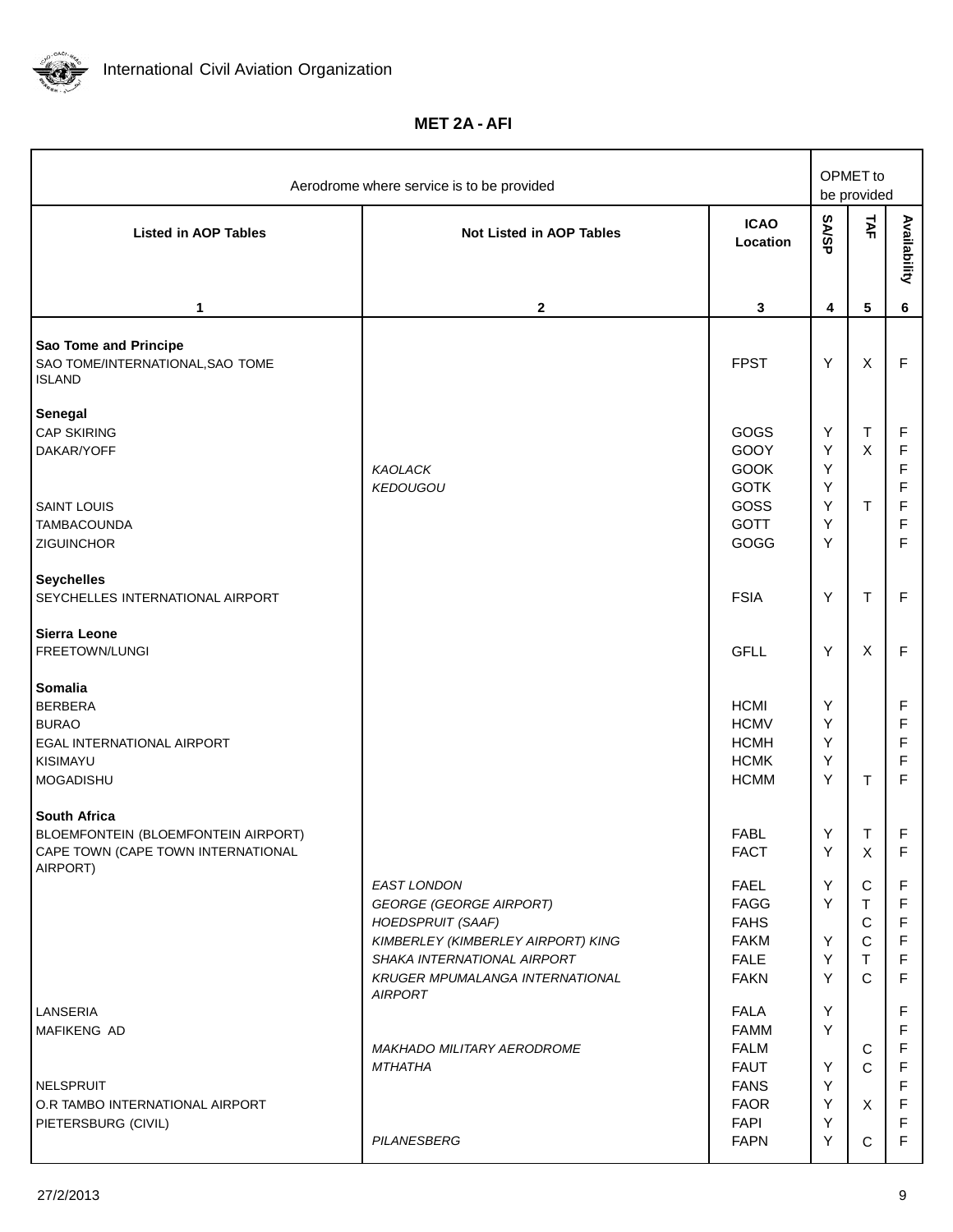

**MET 2A - AFI**

| Aerodrome where service is to be provided                                                           |                                                                                                                                                                                  |                                                          |                                                                                              |                                                                              |  |
|-----------------------------------------------------------------------------------------------------|----------------------------------------------------------------------------------------------------------------------------------------------------------------------------------|----------------------------------------------------------|----------------------------------------------------------------------------------------------|------------------------------------------------------------------------------|--|
| <b>Not Listed in AOP Tables</b>                                                                     | <b>ICAO</b><br>Location                                                                                                                                                          | <b>SASP</b>                                              | TAF                                                                                          | Availability                                                                 |  |
| $\mathbf{2}$                                                                                        |                                                                                                                                                                                  | 4                                                        |                                                                                              | 6                                                                            |  |
| POLOKWANE INTERNATIONAL AIRPORT<br><b>RAND</b><br>WATERKLOOF (SAAF)<br><b>WONDERBOOM</b>            | <b>FAPP</b><br><b>FAPE</b><br><b>FAGM</b><br><b>FAUP</b><br><b>FAWK</b><br><b>FAWB</b>                                                                                           | Υ<br>Υ<br>Υ<br>Y<br>Y                                    | $\mathsf{C}$<br>$\mathsf C$<br>$\mathsf{C}$                                                  | $\mathsf F$<br>F<br>F<br>F<br>$\mathsf F$<br>$\mathsf F$                     |  |
|                                                                                                     | <b>HSSJ</b>                                                                                                                                                                      | Υ                                                        |                                                                                              | $\mathsf F$                                                                  |  |
|                                                                                                     | <b>GEML</b>                                                                                                                                                                      | Υ                                                        | $\mathsf T$                                                                                  | $\mathsf F$                                                                  |  |
| <b>OBEID</b>                                                                                        | <b>HSKA</b><br><b>HSSS</b><br><b>HSOB</b><br><b>HSPN</b>                                                                                                                         | Υ<br>Υ<br>Υ<br>Y                                         | $\mathsf T$<br>$\mathsf T$                                                                   | F<br>$\mathsf F$<br>$\mathsf F$<br>F                                         |  |
|                                                                                                     | <b>FDMS</b>                                                                                                                                                                      | Υ                                                        | $\top$                                                                                       | $\mathsf F$                                                                  |  |
| SOKODE                                                                                              | <b>DXXX</b><br><b>DXNG</b><br><b>DXSK</b>                                                                                                                                        | Υ<br>Υ<br>Υ                                              | $\pmb{\times}$<br>$\mathsf T$                                                                | $\mathsf F$<br>$\mathsf F$<br>F                                              |  |
| EL BORMA<br>ENFIDHA-HAMMAMET INTERNATIONAL AIRPORT<br>GABES/MATMATA<br>GAFSA/KSAR<br><b>KELIBIA</b> | <b>DTTJ</b><br><b>DTTR</b><br><b>DTNH</b><br><b>DTTG</b><br><b>DTTF</b><br><b>DTTL</b><br><b>DTMB</b><br><b>DTTX</b><br><b>DTKA</b><br><b>DTTZ</b><br><b>DTTA</b><br><b>HUEN</b> | Υ<br>Υ<br>Y<br>Y<br>Y<br>Y<br>Y<br>Y<br>Y<br>Y<br>Y<br>Y | $\mathsf T$<br>C<br>т<br>$\mathbf C$<br>C<br>T<br>T<br>$\mathsf{T}$<br>T<br>$\mathsf T$<br>X | F<br>F<br>F<br>F<br>F<br>F<br>F<br>F<br>F<br>F<br>$\mathsf F$<br>$\mathsf F$ |  |
|                                                                                                     |                                                                                                                                                                                  | 3                                                        |                                                                                              | OPMET to<br>be provided<br>${\bf 5}$                                         |  |